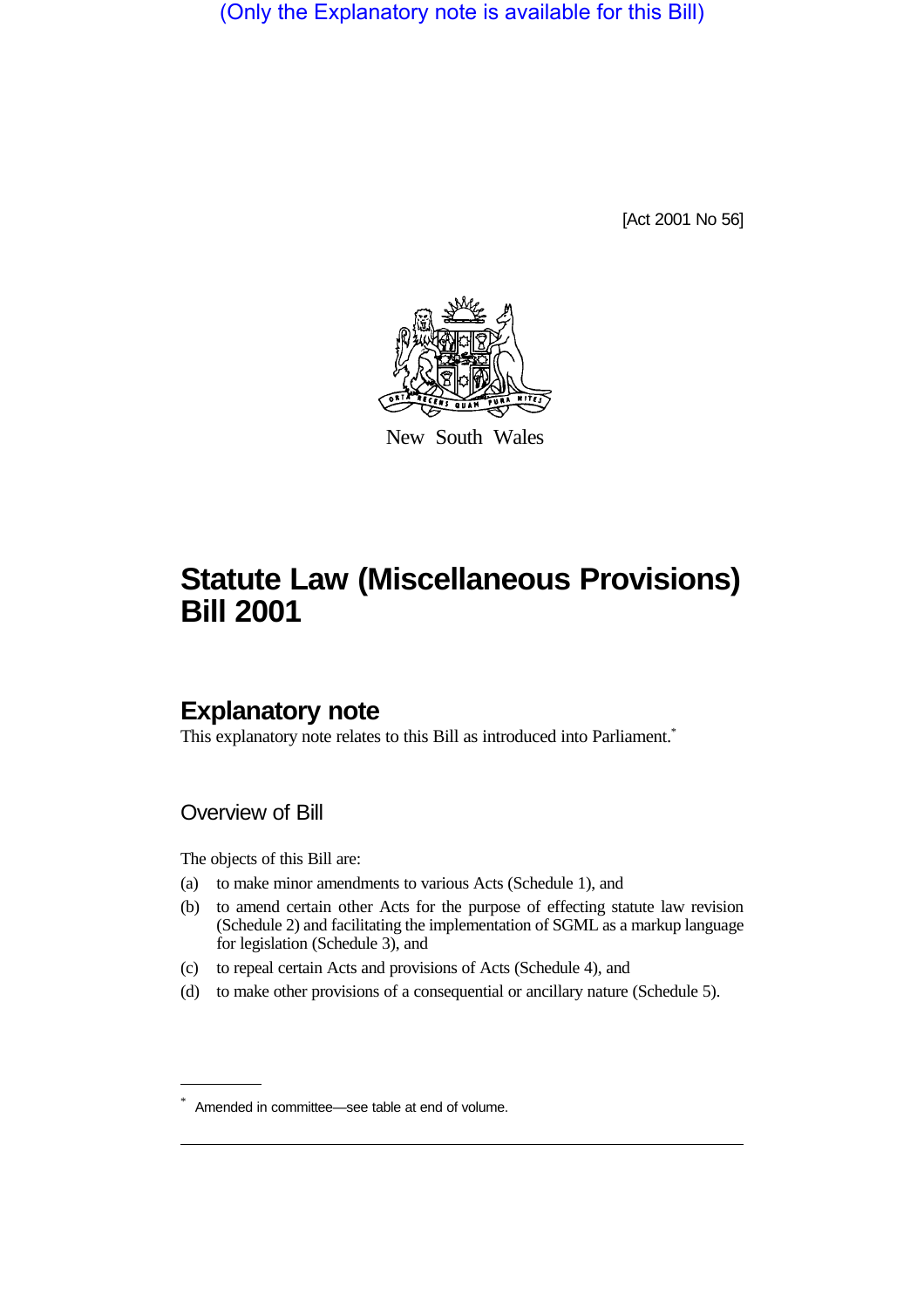Statute Law (Miscellaneous Provisions) Bill 2001 [Act 2001 No 56]

Explanatory note

# Outline of provisions

**Clause 1** sets out the name (also called the short title) of the proposed Act.

**Clause 2** provides for the commencement of the proposed Act.

**Clauses 3–5** are machinery provisions that give effect to the Schedules to the proposed Act containing amendments, repeals and savings, transitional and other provisions.

**Clause 6** makes it clear that the explanatory notes contained in the Schedules do not form part of the proposed Act.

#### **Schedule 1 Minor amendments**

**Schedule 1** makes amendments to the following Acts: Art Gallery of New South Wales Act 1980 No 65 Conveyancers Licensing Act 1995 No 57 Environmental Planning and Assessment Act 1979 No 203 Fair Trading Tribunal Act 1998 No 161 Fisheries Management Act 1994 No 38 Freedom of Information Act 1989 No 5 Harness Racing New South Wales Act 1977 No 57 Law and Justice Foundation Act 2000 No 97 Local Government Act 1993 No 30 Ombudsman Act 1974 No 68 Passenger Transport Act 1990 No 39 Property, Stock and Business Agents Act 1941 No 28 Protected Disclosures Act 1994 No 92 Protection of the Environment Operations Act 1997 No 156 Radiation Control Act 1990 No 13 Residential Tenancies Act 1987 No 26 Residential Tribunal Act 1998 No 168 Statute Law (Miscellaneous Provisions) Act 2000 No 53 Sydney Water Act 1994 No 88

Explanatory note page 2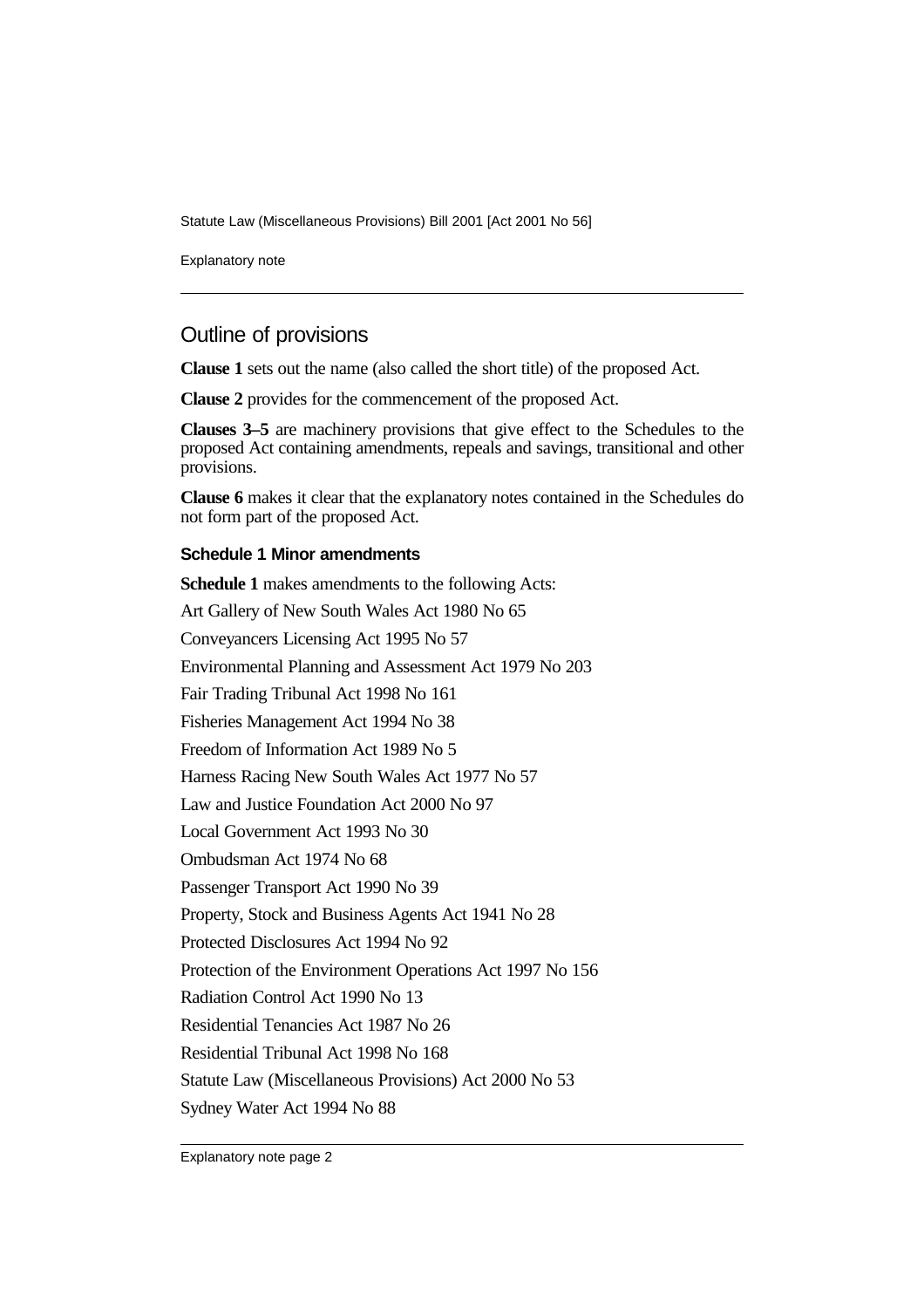Statute Law (Miscellaneous Provisions) Bill 2001 [Act 2001 No 56]

Explanatory note

Technical and Further Education Commission Act 1990 No 118

Travel Agents Act 1986 No 5

Water Management Act 2000 No 92

The amendments to each Act are explained in detail in the explanatory note relating to the Act concerned set out in Schedule 1.

#### **Schedule 2 Amendments by way of statute law revision**

**Schedule 2** amends certain Acts for the purpose of effecting statute law revision. A number of other amendments are made relating to formal drafting matters and minor corrections.

The amendments to each Act are explained in the explanatory note relating to the Act concerned set out in Schedule 2.

#### **Schedule 3 Amendments to facilitate implementation of SGML as a markup language for legislation**

The Parliamentary Counsel's Office, which is responsible for the compilation and maintenance of the New South Wales legislation database, is developing a new drafting and database system. The new system is based on SGML (Standard Generalised Markup Language) and will improve the portability and accessibility of legislative data. Some features of legislation, particularly older Acts, are incompatible with the proposed system.

**Schedule 3** amends Acts to overcome these problems for the purpose of facilitating the implementation of SGML.

#### **Schedule 4 Repeals**

**Schedule 4** repeals a number of Acts and provisions in Acts. The Schedule repeals amending Acts enacted in 1999 or earlier that contain no substantive provisions that need to be retained. The Schedule also repeals amending Acts where the reprints of relevant parent Acts incorporate the amendments made by those Acts.

The *Institute of Rural Studies Act 1973* and 4 Appropriation Acts, which are no longer of practical utility, and 29 Statute Law (Miscellaneous Provisions) Acts are also repealed.

The Acts that were amended by the Acts or provisions being repealed are up-todate on the Legislation Database maintained by the Parliamentary Counsel's Office and are available electronically.